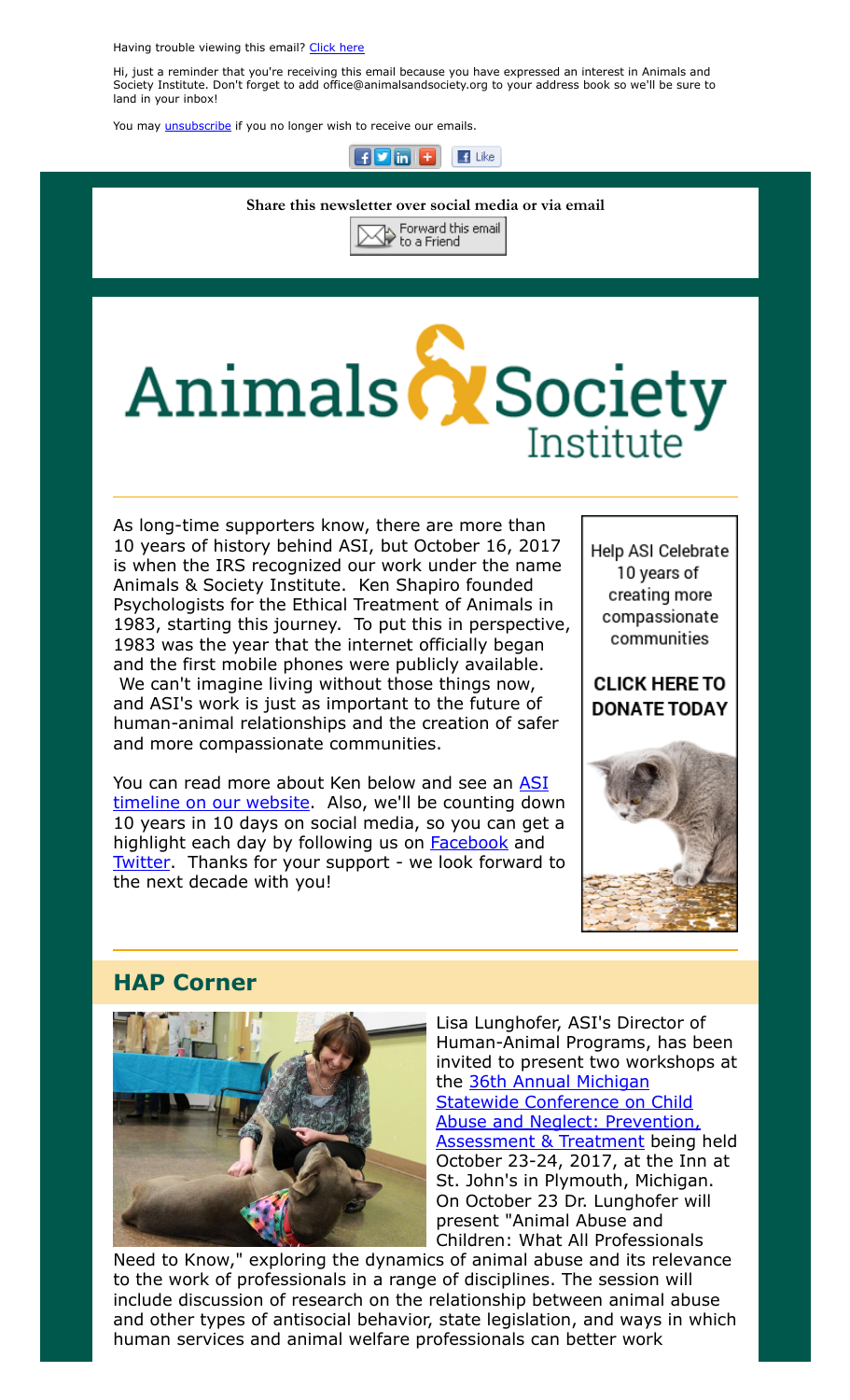together to address childhood animal abuse. Dr. Lunghofer will also present "Animal Abuse and Children: Tools You Can Use," which will explore why it is important to take childhood animal abuse seriously and its relationship to other risk factors, including maltreatment. Participants will learn about animal abuse as an early marker for conduct disorder, research that suggests animal abuse may be related to other adverse childhood experiences, and trauma-focused strategies for intervening with children who have engaged in or witnessed animal abuse.

## HAS Corner

We are so pleased to announce the winners of the 2017 Undergraduate Paper Prize in Human-Animal Studies. Jade Ford is ASI's Winner for her paper, Man's Best Friend ... and Sometimes Target: How Negative Interpersonal Relations are Related to Animal Abuse Proclivity. Honorable mentions go to Chris Sangster for his paper, A Purr-fect Alternative to Pet Ownership? Examining the Ethical Implications of the Growing Trend of Cat Cafés, and Jennifer Jovinelli, for her paper, Predicting the Personality and Behavior of Dogs in their New Adoptive Homes. [Click here](https://www.animalsandsociety.org/human-animal-studies/undergraduate-paper-prize/2017-undergraduate-paper-prize-winners/) to learn more about our winners and their work.



## Founder Spotlight

ASI's 10th anniversary would not have been possible without the help of dozens of current and former staff, board and committee members, contractors, volunteers, scholars, donors, etc., but one person has been with us on this journey every day since 1983 and has worked incredibly hard to keep this organization going for so many years.



Dr. Kenneth Shapiro is currently President of the Animals & Society Institute's **Board of** [Directors; he served as ASI](https://www.animalsandsociety.org/about-asi/board-members/)'s first Executive Director from 2007 to 2013 when he "retired" and matriculated to the board. Ken co-founded ASI with Kim Stallwood by merging the Society and Animals Forum (successor to Psychologists for the Ethical Treatment of Animals (PSYETA)), founded by Ken, with

the Institute for Animals and Society (successor to the Animal Rights Network), founded by Kim.

Today, ASI honors its origins by improving and expanding knowledge about human-animal relationships, developing knowledge in the field of Human-Animal Studies, and supporting practices to address the relationship between animal cruelty and other violence.

Ken is the founding editor of the Brill Human-Animal Book Series, the ASI Policy Papers, and Society and Animals: Journal of Human-Animal Studies; he is the founding co-editor of the Journal of Applied Animal Welfare Science.

Ken is one of the developers of AniCare and AniCare Child, the only psychological treatment models for animal abusers. He co-wrote two